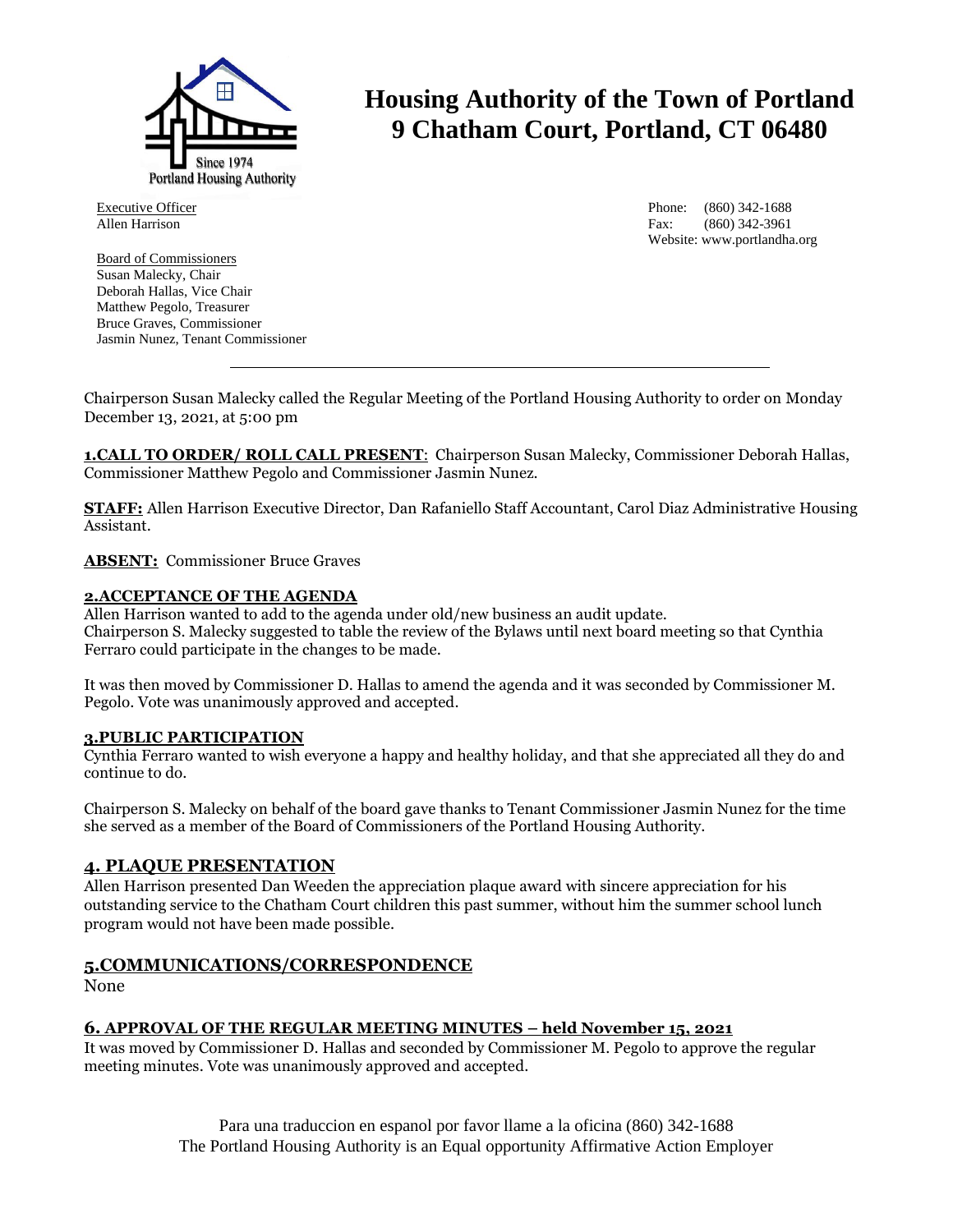#### **7.REVIEW AND TAKE ACTION OF NOVEMBER 2021 FINANCIAL REPORTS-Prepared by Richard Fenton, CPA.**

Commissioner D. Hallas asked if the Housing Authority paid the town taxes. Dan Rafaniello Staff Accountant informed Commissioner D. Hallas that housing made a PILOT payment to the town in lieu of taxes.

Motion was made by Commissioner M. Pegolo, and it was second by Commissioner J. Nunez to approve November 2021 Financial Reports prepared by Richard Fenton, CPA.

# **8. EXECUTIVE DIRECTORS REPORT**

Carol Diaz reported Chatham Court is at a 100%, Quarry Heights is at 100%. One notice to quit was served.

| Tar's ending numbers for the month of September for 2021. |          |                                 |
|-----------------------------------------------------------|----------|---------------------------------|
| CC-active tenant's balance:                               | \$257.80 | QH-active tenant's balance: \$0 |
| CC-move out balance:                                      | 80       | QH-move out balance:<br>- \$0   |

HCV Lease units: Regular Housing Voucher leased 53, Project Based Voucher leased 17, Ported out vouchers 2, Total Leased Voucher 72 and 9 outstanding vouchers.

Allen Harrison reported work orders are up to date. Jeff completed a NSPIRE inspection training class. Fall and gutter cleaning up has been completed at both properties. American pipe and catch basin will be cleaning all catch basins at Quarry Height in December. BJ continues to have vaccine clinics and the casino trip has been cancelled due to the Covid variant.

It was then moved by Commissioner D. Hallas and seconded by Commissioner M. Pegolo to approve Executive Directors Report. Vote was unanimously approved and accepted.

#### **9.NEW BUSINESS/OLD BUSINESS**

**a. Review By- Laws:** Tabled until next board meeting.

**b. Results of the tenant commissioner petition:** Chairperson S. Malecky announced that Cynthia Ferraro was nominated tenant commissioner by petition to the Board of Commissioner of the Portland Housing Authority.

**c. Audit Update:** Dan Rafaniello Staff Accountant reported that the auditors have come across one adjustment that needed to be made to the financial reports before they are submitted to HUD and the State. There where duplicate financial transactions posted that remained unresolved as of the end of the fiscal year 3/31/2021. Issue since then has been resolved and it should not be considered a finding.

#### **10. EXECUTIVE SESSION- DISCUSSION OF PERFORMANCE AND COMPENSATION OF EXECUTIVE DIRECTOR**

Chairperson S. Malecky made a motion at 5:35 pm to enter Executive Session. Allen Harrison was then invited to participate in the session to discuss performance and compensation, and the motion was seconded by Commissioner M. Pegolo, and the motion was carried.

Chairperson S. Malecky declared the meeting in open session at 6:10 p.m.

# **11. ANY ACTION RESULTING FROM EXECUTIVE SESSION**

No decision or action was taken from executive session.

# **12.ADJOURNMENT**

Chairperson S. Malecky motioned to adjourn at 6: 11 pm, seconded by Commissioner M. Pegolo. There being no further discussion. Vote was unanimously approved and accepted.

Respectfully Submitted

# *Allen Harrison*

Executive Director

Para una traduccion en espanol por favor llame a la oficina (860) 342-1688 The Portland Housing Authority is an Equal opportunity Affirmative Action Employer